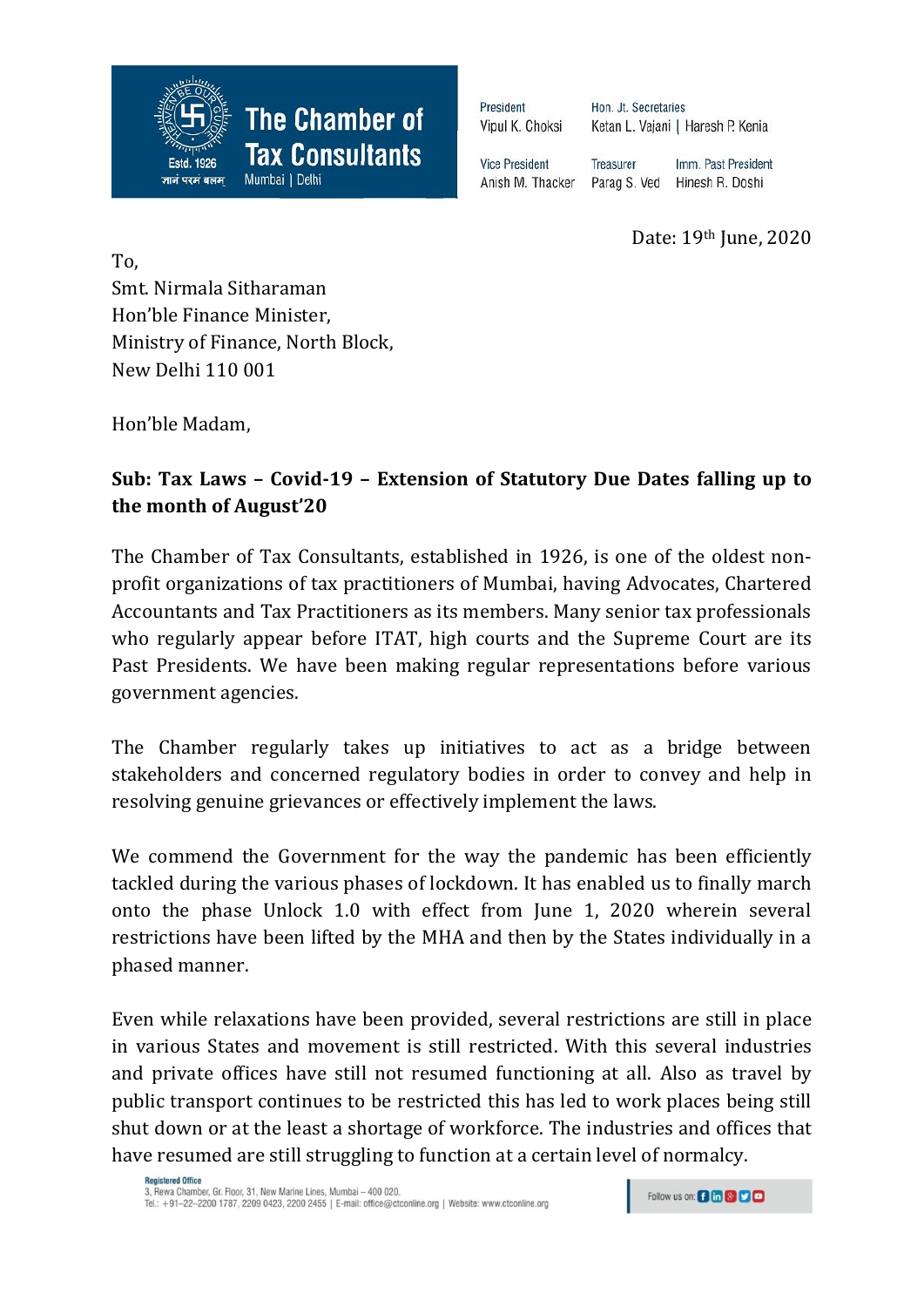

| President             | Hon. Jt. Secretaries              |                     |
|-----------------------|-----------------------------------|---------------------|
| Vipul K. Choksi       | Ketan L. Vajani   Haresh P. Kenia |                     |
| <b>Vice President</b> | Treasurer                         | Imm. Past President |
| Anish M. Thacker      | Parag S. Ved                      | Hinesh R. Doshi     |

They are focused on steering their businesses back on line while abiding by the restrictions and following the advisories. In fact, migration of work force to their hometowns has also affected most of the industries to quite an extent.

A few businesses are also working towards the motto of Atmanirbhar Bharat set by the Prime Minister owing to which they are in the process of revamping the whole of their business process. Even when they are finding it difficult to source certain products or find certain job workers within India during this semi-lock down period, they are still dedicatedly working towards it.

Among these struggles faced by the citizens of the country, they also have to abide by various due dates falling up to the month of August'20. Also many of the due dates in these months involve payment of taxes which is very difficult as cash flows have dried up - a fact that has been considered while coming up with various relief measures by the Finance Ministry and the Reserve Bank of India.

A list of the due dates pertaining to Direct Taxes and Indirect Taxes are enclosed herewith as **Annexure A** and **Annexure B** respectively**.** We request that these dates be extended at the least to the end of August'20, in a staggered manner, by which time some stability in business may happen and work places may be fully operational and compliance can be duly completed. Please do note that a lot of compliance still requires use of Digital Signatures, which need to be physically available with the service providers who are assisting with compliance and due to the lockdown, this has not been possible as the DSCs were lying at offices.

We believe resuming of the businesses and their smooth functioning will be a key to reviving the economy and that a little space in terms of time of compliance can substantially ease the burden of Business India as well as the individual citizen. A lot of dates were extended till 30th June 2020 but due to the slow speed on Unlockdown, an extension thereof till the end of August'20 with a re-evaluation thereafter is the need of the day and we request your honour to kindly issue necessary orders towards the same.

We also bring to your attention the extension of deadline of Vivad Se Vishwas Scheme, 2020 to December 31, 2020. The same however has not been followed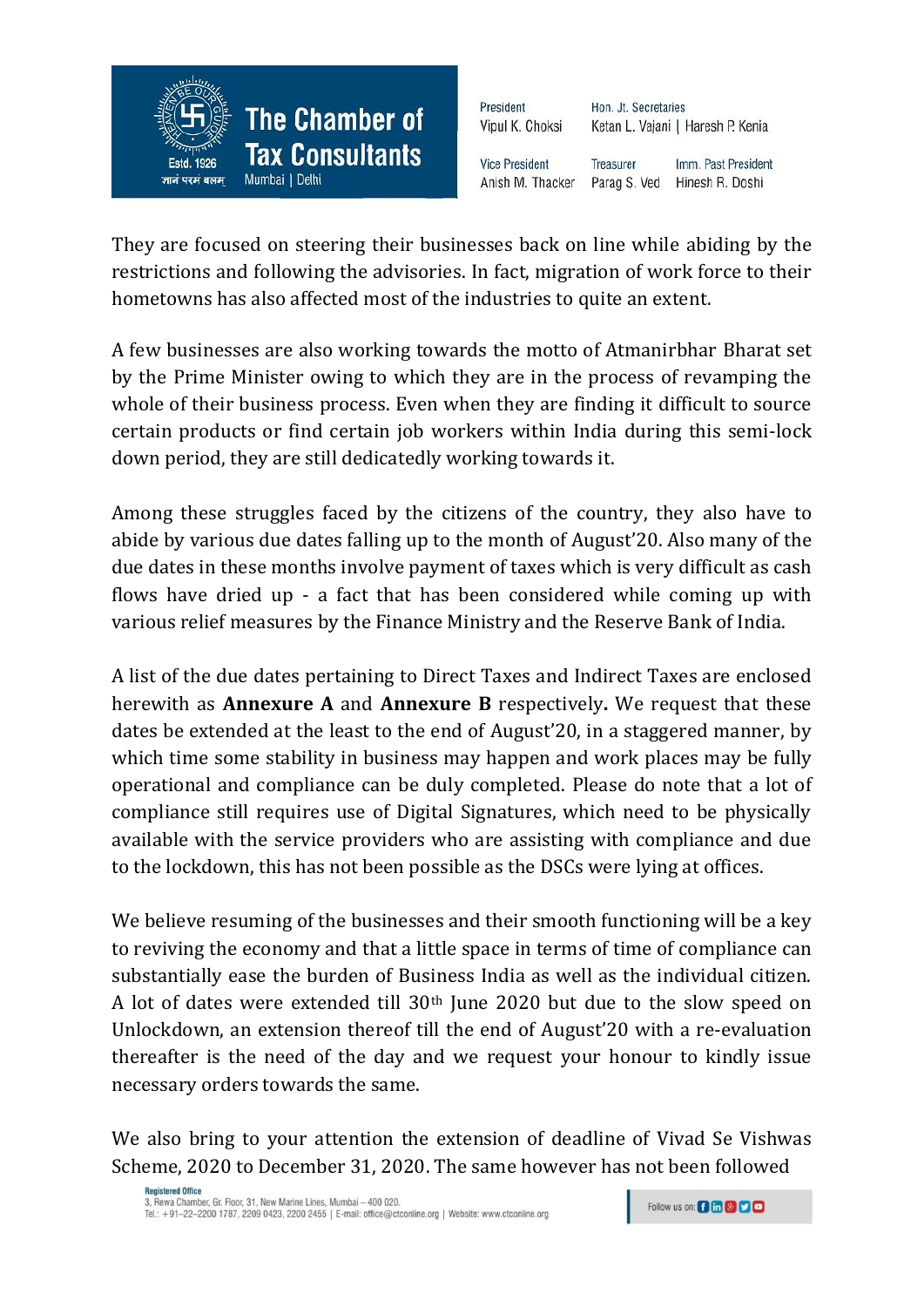

| President<br>Vipul K. Choksi | Hon. Jt. Secretaries | Ketan L. Vajani   Haresh P. Kenia |
|------------------------------|----------------------|-----------------------------------|
| <b>Vice President</b>        | <b>Treasurer</b>     | Imm. Past President               |
| Anish M. Thacker             | Parag S. Ved         | Hinesh R. Doshi                   |

with an ordinance. Further, the same has not been updated on the income tax portal owing to which as per the form, the taxpayer if opting to pay post June 30, 2020 becomes liable to pay interest and penalty as well. We request your honour to also give directions to update the portal accordingly.

Sincerely,

For THE CHAMBER OF TAX CONSULTANTS

| $Sd$ /-                      | $Sd$ /-                          | $Sd$ /-                       |
|------------------------------|----------------------------------|-------------------------------|
| Vipul K. Choksi<br>President | Mahendra B. Sanghyi<br>Chairman  | Apurva R. Shah<br>Co-Chairman |
|                              | Law and Representation Committee |                               |

CC. 1) Chairman – CBDT

Encl:

- 1. Annexure A List of due dates pertaining to Direct Taxes up to the month of August'20
- 2. Annexure B List of due dates pertaining to Indirect Direct Taxes up to the month of August'20

 <sup>2)</sup> Chairman – CBIC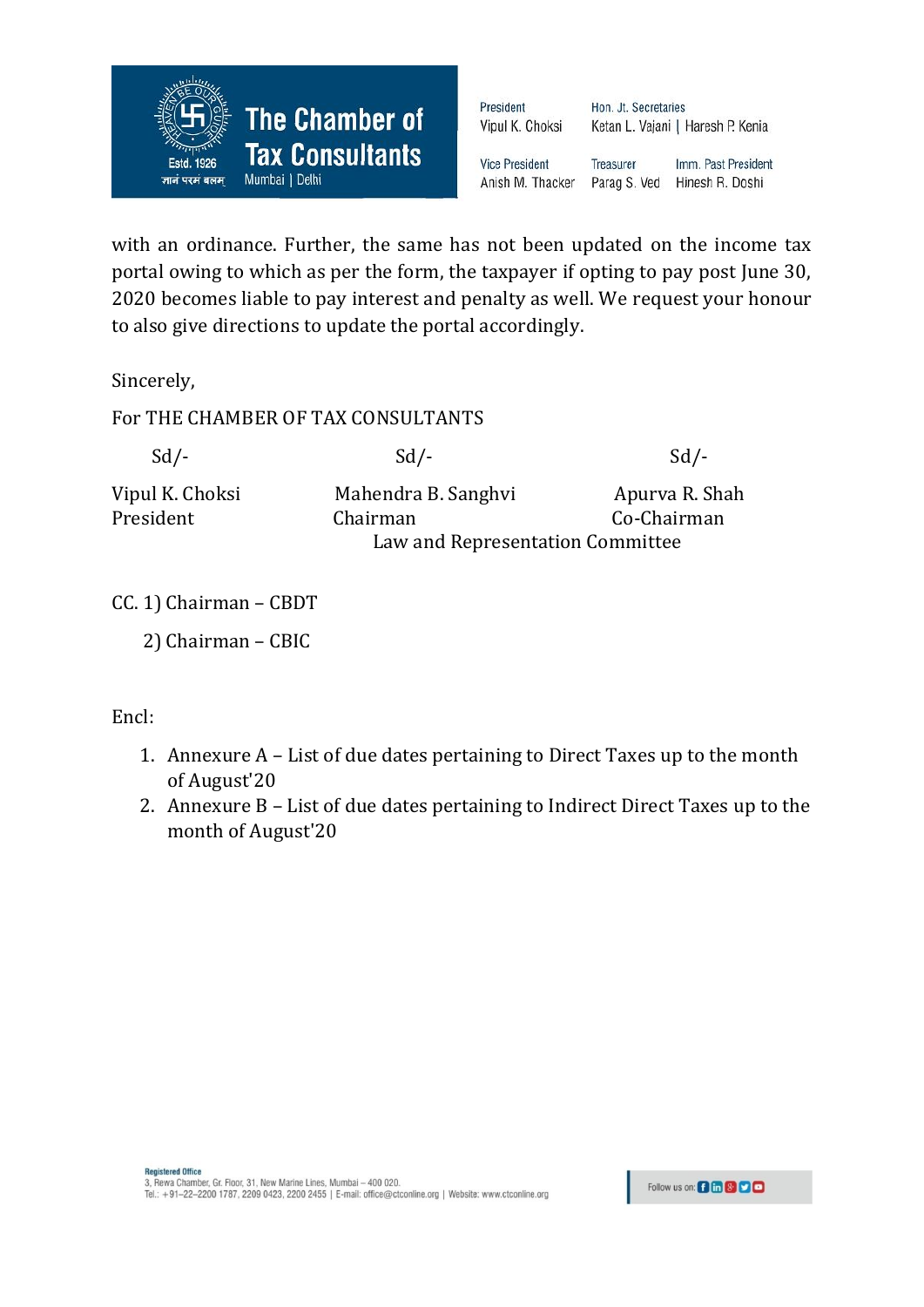|                |                                                                          |                     | <b>Annexure A</b>                                                                                                                                                                                                                                                                                                                                    |  |
|----------------|--------------------------------------------------------------------------|---------------------|------------------------------------------------------------------------------------------------------------------------------------------------------------------------------------------------------------------------------------------------------------------------------------------------------------------------------------------------------|--|
|                | List of due dates pertaining to Direct Taxes upto the month of August'20 |                     |                                                                                                                                                                                                                                                                                                                                                      |  |
| Sr.            | Due Date/                                                                | <b>Proposed Due</b> | <b>Compliance Particulars</b>                                                                                                                                                                                                                                                                                                                        |  |
| No.            | <b>Revised Due</b>                                                       | <b>Dates</b>        |                                                                                                                                                                                                                                                                                                                                                      |  |
|                | Date                                                                     |                     |                                                                                                                                                                                                                                                                                                                                                      |  |
| 1              | 30-06-2020                                                               | 31-08-2020          | Linking of PAN to Aadhar                                                                                                                                                                                                                                                                                                                             |  |
| $\overline{2}$ | 15-06-2020                                                               | 31-08-2020          | Advance tax for the Assessment Year 2021-22 due on June 15, 2020                                                                                                                                                                                                                                                                                     |  |
| 3              | 30-06-2020                                                               | 31-08-2020          | Advance tax for the Assessment Year 2020-21 due on March 15, 2020                                                                                                                                                                                                                                                                                    |  |
| $\overline{4}$ | 30-06-2020                                                               | 31-08-2020          | Investment in 80C/80D, Capital Gain investment schemes, Donations etc. wrt<br>Financial Year 2019-20                                                                                                                                                                                                                                                 |  |
|                | 30-06-2020                                                               | 31-08-2020          |                                                                                                                                                                                                                                                                                                                                                      |  |
| 5              | 30-06-2020                                                               | 31-08-2020          | Filing of belated return of income for the Assessment Year 2019-20                                                                                                                                                                                                                                                                                   |  |
| 6              |                                                                          |                     | Filing of revised return of income for the Assessment Year 2019-20                                                                                                                                                                                                                                                                                   |  |
| 7              | 30-06-2020                                                               | 31-08-2020          | Furnishing of TDS Statement for the fourth quarter of the Financial Year 2019-<br>20                                                                                                                                                                                                                                                                 |  |
| $\,8\,$        | 31-07-2020                                                               | 31-08-2020          | Furnishing of TDS Statement for the first quarter of the Financial Year 2020-21                                                                                                                                                                                                                                                                      |  |
| 9              | 30-06-2020                                                               | 31-08-2020          | Issue of TDS certificates (in respect of tax deducted for payments other than<br>salary) for the fourth quarter of the Financial Year 2019-20                                                                                                                                                                                                        |  |
| 10             | 30-06-2020                                                               | 31-08-2020          | Issue of TDS certificates to employees in respect of salary paid and tax deducted                                                                                                                                                                                                                                                                    |  |
|                |                                                                          |                     | during Financial Year 2019-20                                                                                                                                                                                                                                                                                                                        |  |
| 11             | 30-06-2020                                                               | 31-08-2020          | Furnishing of TDS Statement in form 26QB/26QC/26QD for the month of<br>a) February, 2020<br>b) March, 2020<br>c) April, 2020                                                                                                                                                                                                                         |  |
| 12             | 30-07-2020                                                               | 31-08-2020          | Furnishing of TDS Statement in form 26QB/26QC/26QD for the month of May,<br>2020                                                                                                                                                                                                                                                                     |  |
| 13             | 30-08-2020                                                               | 31-08-2020          | Furnishing of TDS Statement in form 26QB/26QC/26QD for the month of June,<br>2020                                                                                                                                                                                                                                                                    |  |
| 14             | 30-06-2020                                                               | 31-08-2020          | Furnishing of TCS Statement for the fourth quarter of the Financial Year 2019-<br>20                                                                                                                                                                                                                                                                 |  |
| $15$ ]         | 30-06-2020                                                               | 31-08-2020          | Issue of TCS certificate for the fourth quarter of the Financial Year 2019-20                                                                                                                                                                                                                                                                        |  |
| 16             | 15-07-2020                                                               | 31-08-2020          | Furnishing of TCS Statement for the first quarter of the Financial Year 2020-21                                                                                                                                                                                                                                                                      |  |
| 17             | 30-07-2020                                                               | 31-08-2020          | Issue of TCS certificate for the first quarter of the Financial Year 2020-21                                                                                                                                                                                                                                                                         |  |
| 18             | 15-07-2020                                                               | 31-08-2020          | Furnishing of Form No. 15G/15H received during the quarter ending June, 2020                                                                                                                                                                                                                                                                         |  |
| 19             | NA                                                                       | 31-08-2020          | Time limit for replying to notices, assessments, appeals and compliances which<br>was due between 20-03-2020 and 30-08-2020                                                                                                                                                                                                                          |  |
| 20             | NA                                                                       | 31-08-2020          | Any other respective due dates, falling during the period from 20-03-2020 to 30-                                                                                                                                                                                                                                                                     |  |
| 21             | NA                                                                       | 31-08-2020          | The above extension at Sr. No. 20 does not apply to any due dates in respect of<br>payment to be made.<br>Any delay in payment of tax which is due for payment from 20-03-2020 to 30-<br>08-2020 shall attract interest at the lower rate of 0.75% for every month or part<br>thereof if same is paid after the due date but on or before 31-08-2020 |  |